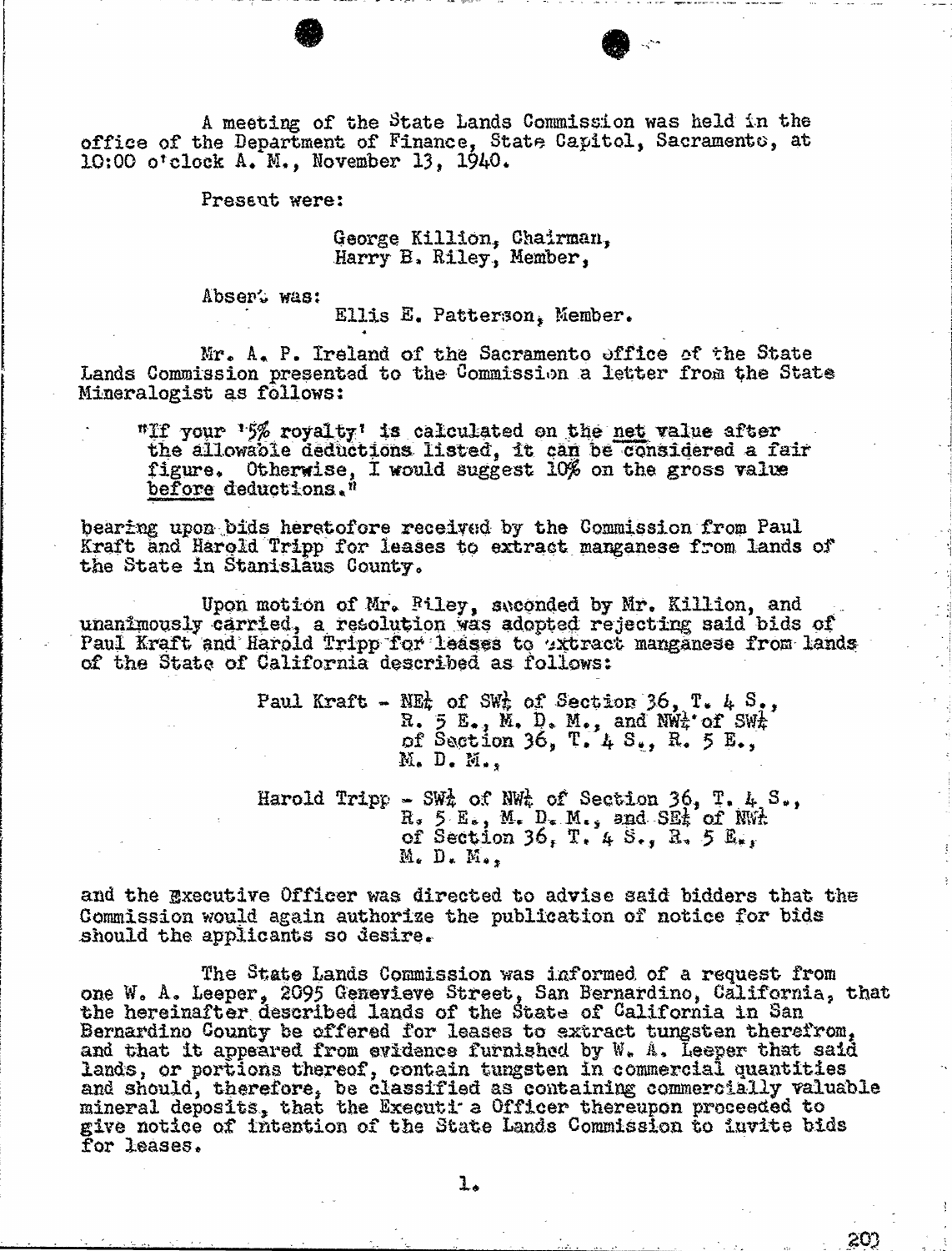Upon motion of Mr. Riley, seconded by Mr. Killion animously carried, a resolution was adopted in confirmation taken by the Executive Officer, in words and figures as follows, to wit:

## RECITAL:

The State Lands Commission is authorized by the "<br>Act of 1938" to lease lands belonging to the State which have classified by the Commission as lands containing commercially mineral deposits to the highest responsible bidder by competitive bid in areas not exceeding 80 acres and tracts which will not exceed in longth two and one-half times the width:

NOW THEREFORE BE IT RESOLVED That it appears to, and is hareby the determination of, the State Lands Commission, that is known to be contained in the hereinafter described lands of California and said lands are hereby classified as containing a commercially valuable mineral deposit;

That it is the determination of the Commission that such action be taken in the manner contemplated and authorized by the "State Lands Act of 1938" to lease the hereinafter described lands of the State of California;

That each bid submitted pursuant to this notice shall be accompanied by a certified or cashier's check of a responsible bank in California payable to the Treasurer of the State of California in in California payable to the Treasurer of the State of California in the sum of  $$200$ , as a deposit of evidence of good faith, and  $$200$ in the case of the successful bidder or bidders will be the respective bidders. Should the successful . Adder fail to execute the lease within fifteen days of the award there Commission, the deposit shall be forfeited to the State of California; otherwise the amount of said deposit shall be applied upon the annual rental for the first year, and the balance, if any, be refunded to the lassee;

That bids received pursuant to this notice will be publicly opened at 10 o'clock  $A$ . M., November 13, 1940, at Room 306 State Capitol, Sacramento, California, or at such later time, date and place as the Commission shall determine;

That a form of lease prepared by the Commission entitled<br>"State Mineral Lease Nc. \_\_\_" is hereby adopted by the Commission and<br>shall constitute the form of bid for each of the parcels of the hereinafter described lands of the State of California;

That the Executive Officer of this Commission be, and he is hereby, authorized and directed to publish notice of intention to offer said parcels of the hereinafter described lands of the State of California for the purpose of extraction of tungsten therefrom, in words and figures as follows, to wit:

> NOTICE OF INTENTION OF THE STATE LANDS COMMISSION TO RECEIVE OFFERS TO ENTER INTO LEASES FOR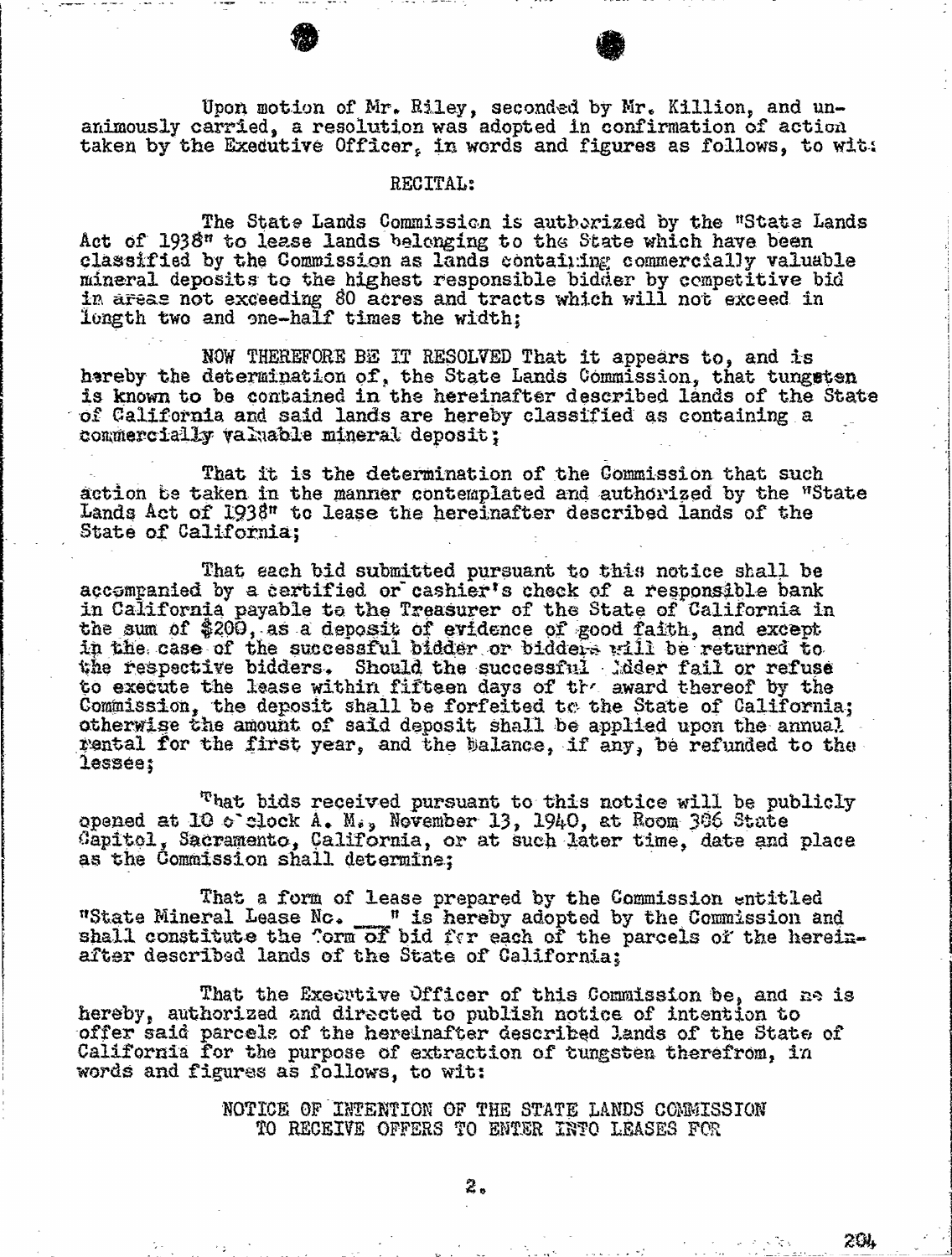## Tu THE EXTRACTION OF MANGSTEN FROM CERTAIN LANDS OF THE STATE SITUATE IN SAN BERNARDINO COUNTY, CALIFORNIA.

Notice is hereby given by the State Lands Commission, acting pursuant to the "State Lands Act of 1938" (Chapter 5, Statutes of California, 1938, extra session), of intention to enter into leases for the purpose of extraction of tungsten upon those certain parcels of real property situate in the County of San Bernardino, State of California, and more particularly described as follows, to wit:

 $N_2^1$  of Section  $36$ , T. 14 N., R. 15 E., S. B. M.

Bach bid submitted pursuant to this notice shall be accompanied by certified or cashier's check of a responsible bank in California payable to the Treasurer of the State of California in the sum of  $200$ .00 as a deposit of good faith, and except in the case of the successful bidder or bidders will be returned to the respective bidder. Should the successful bidder or bidders fail or refuse to lease within fifteen  $(15)$  days of the award thereof by the the deposit shall be forfeited to the State of California, otherwise the amount of said deposit shall be applied upon the annual rental for the first year and the balance, if any, refunded to the lessee.

All bids made pursuant to this notice shall be addressed to the State Lands Commission, sealed and delivered to the State Lands Commission, Room 554 Business & Professions Building, Sacramento, on or before 5 o'clock P. M., of the 12th day of November, the sealed envelope containing such bids shall be written "Bid of  $f_0$ "  $f_1$ of Bidder) made pursuant to notice of intention of the State Lands Commission to enter into lease for extraction of tungsten from State lands in the County of San Bernardino, State of California".

Leases may be issued to qualified applicants in areas not exceeding 80 acres and in tracts which shall not exceed in lengths two and one-half times the widths.

.Bids received pursuant to this notice will be publicly opened at 10 o'clock A, M., November 13, 1940, in Room 306 State Capitol, Sacramento, California, or at such other place, time and date, as the Commission shall determine.

Form of bid entitled "State Mineral Lease No. 4 may be obtained at the office of the Commission, Room 302 California State Building, Los Angeles, California.

The Commission reserves the right to reject any and all bids received pursuant to this notice.

STATE LANDS COMMISSION

By Webb Shadle, Executive Officer.

205-

3.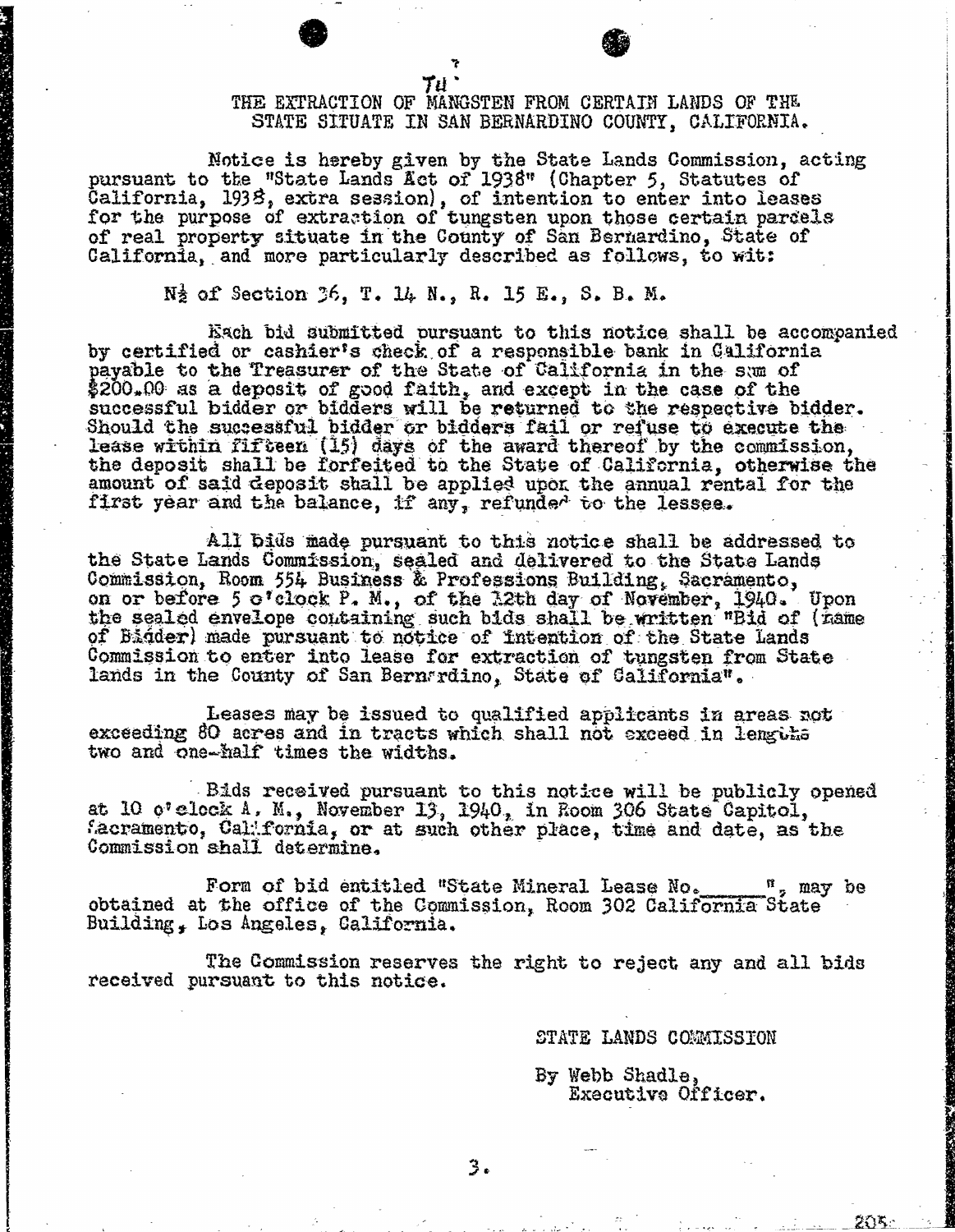That those certain parcels of lands of the State of California situate in the County of San Bernardino, State of California, are more specifically described as follows, to wit:

 $N_Z$  of Section 36, T. 14 N. - R. 15 E., S. B. M.

Mr. A. P. Ireland of the Sacramento office of the State Lands Commission presented four bids for leases to extract tungsten from lands of the State of California described as follows:

W. A. Leeper

 $W_2$  of  $W_2$  of Section 36,

T. 14 N., R. 15 E., S. B. M.,

Mrs. Margie Word

 $W_2$  of  $W_4$  of Section 36,

T. 14 N., R. 15 E., S. B. M.,

Mrs. Grace Leeper

Ed of NWt of Section 36,

C. 14 N., R. 15 E., S. B. M.,

S. A. Leeper

El of NEt of Section 36, T. 14 N., R. 15 E., S. B. M.,

and requested consent of the Commission to publicly open said bids.

Upon motion of Mr. Riley, seconded by Mr. Killion, and un- animously carried, resolution was adopted authorizing and directing Mr. Ireland to open said bids and to read same to the Commission, Thereupon Mr. Ireland opened said bids and reported to the Commission as follows:

That W. A. Leeper for  $\mathbb{W}_{2}$  of  $\mathbb{NE}_{\mathbb{Z}}^{1}$ .

Mrs. Margie Word for W2 of NWt,

Mrs. Grace Leeper for  $E_2$  of  $NWh$ , and

S. A. Leeper for Eg of NE<sub>4</sub>, of said Section 36,

had each bid royalties as follows: